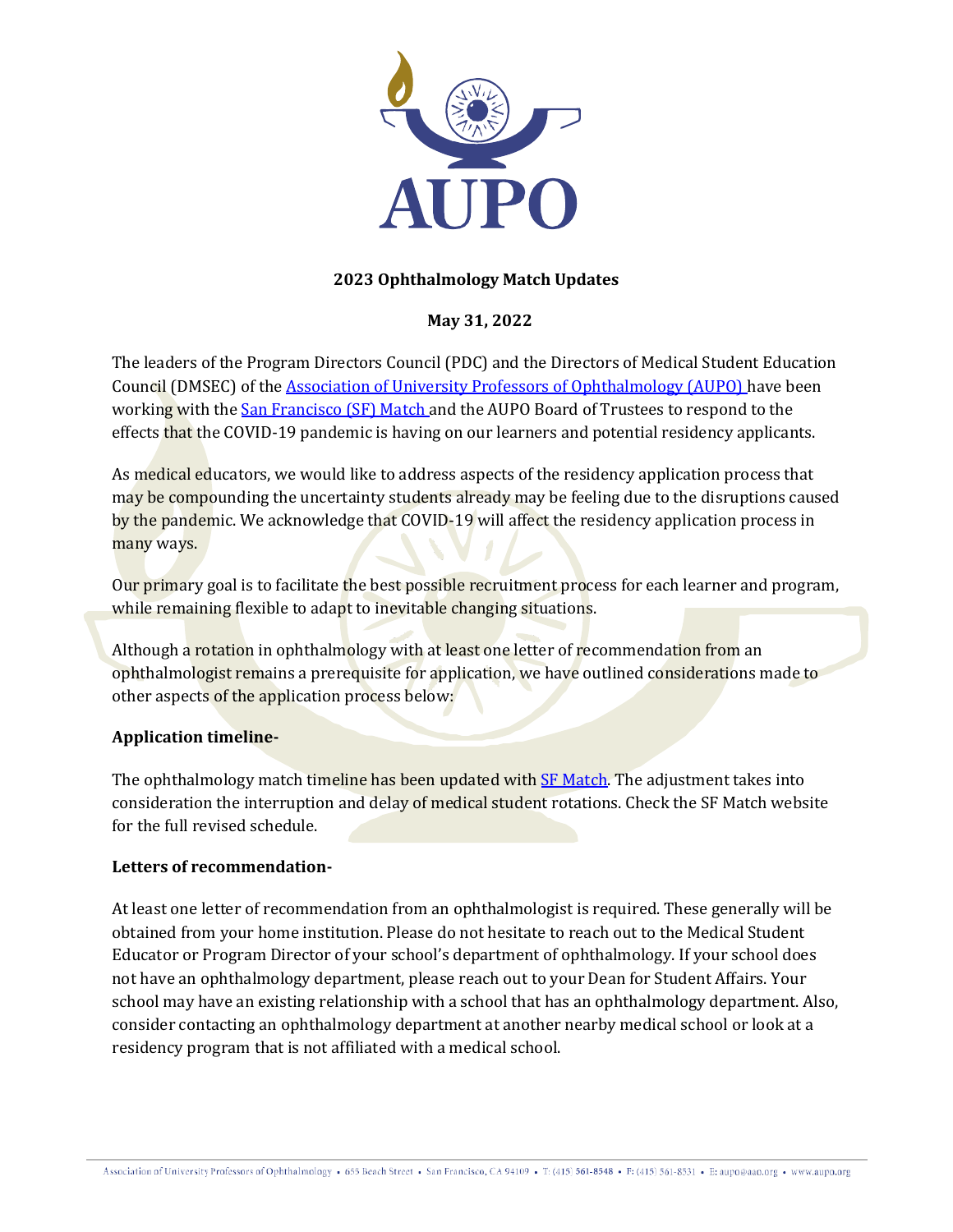

### **MSPE-**

Preparation and release of the MSPE (Medical Student Performance Evaluation) will occur in late September. Being an early match, ophthalmology residency programs are accustomed to making decisions regarding interview offers prior to the release of the MSPE.

### **Away rotations-**

We are aware of the changes with away rotations. We understand that this may specifically create problems of access for medical students whose school does not have a department of ophthalmology. Please see the following position published by the AAMC: [https://www.aamc.org/what-we-do/mission-areas/medical-education/away-rotations](https://www.aamc.org/what-we-do/mission-areas/medical-education/away-rotations-interviews-2020-21-residency-cycle)[interviews-2020-21-residency-cycle.](https://www.aamc.org/what-we-do/mission-areas/medical-education/away-rotations-interviews-2020-21-residency-cycle) It is important to note that away rotations are not required for successfully matching into an ophthalmology residency.

### **Research-**

We know that many research projects have been suspended due to the COVID-19 pandemic. It is important to communicate the effort and initiative you have applied in finding a project and mentor. A description of what you have been able to do should be outlined in your application even if it has not led to publication yet. While some applicants decide to pursue a research year prior to submitting an application for ophthalmology residency, this is not a requirement.

## **Community service/volunteering-**

We acknowledge that many ways to demonstrate interest and commitment to ophthalmology are through medical student volunteer clinics and other experiences that have been curtailed or even canceled. Opportunities may be available in parts of the country that have not been affected as much by COVID-19, and this can create a disparity in access to ophthalmic education and service experiences. Again, we recommend you describe your efforts in your application. Programs will take this into account as they look at your file.

#### **USMLE Step Scores-**

Standardized test scores are just one small part of your application. Variations in timelines for Step 1 and Step 2 CK completion are expected. This should not prevent you from applying. Step 2 CK scores are not required for application for ophthalmology residency. Step 2 CS is no longer being offered.

#### **Internship-**

There are three PGY-1 options. Some ophthalmology programs have fully integrated internships with the entire process of application through the SF Match. Other ophthalmology programs have